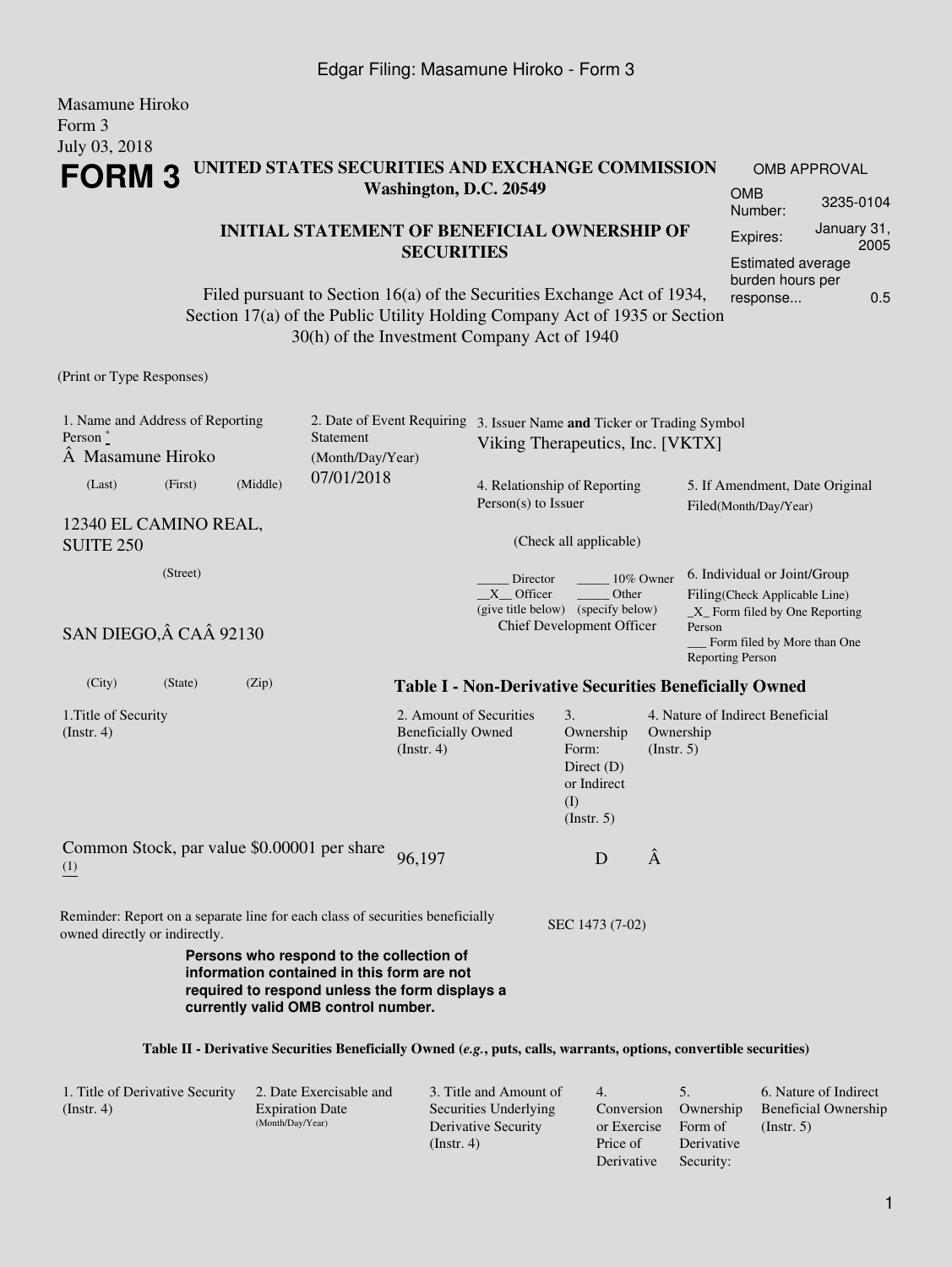### Edgar Filing: Masamune Hiroko - Form 3

|                                | Date<br>Exercisable  | Expiration<br>Date | Title           | Amount or<br>Number of<br><b>Shares</b> | Security | Direct $(D)$<br>or Indirect<br>(I)<br>$($ Instr. 5 $)$ |   |
|--------------------------------|----------------------|--------------------|-----------------|-----------------------------------------|----------|--------------------------------------------------------|---|
| Stock Option (Right to<br>Buy) | $\hat{A}$ $(2)$      | 01/19/2028         | Common<br>Stock | 35,000                                  | \$4.65   | D                                                      | Â |
| Stock Option (Right to<br>Buy) | $\hat{A}$ $(3)$      | 06/30/2027         | Common<br>Stock | 18,000                                  | \$1.08   | D                                                      | Â |
| Stock Option (Right to<br>Buy) | Â<br>$\frac{(4)}{2}$ | 01/05/2027         | Common<br>Stock | 30,000                                  | \$1.23   | D                                                      | Â |
| Stock Option (Right to<br>Buy) | Â<br>$\frac{(5)}{2}$ | 06/30/2026         | Common<br>Stock | 13,500                                  | \$1.26   | D                                                      | Â |
| Stock Option (Right to<br>Buy) | $\hat{A}$ (6)        | 03/04/2026         | Common<br>Stock | 9,800                                   | \$2.15   | D                                                      | Â |
| Stock Option (Right to<br>Buy) | $\hat{A}$ $(7)$      | 05/04/2025         | Common<br>Stock | 18,000                                  | \$9.49   | D                                                      | Â |

# **Reporting Owners**

| <b>Reporting Owner Name / Address</b>                                        | <b>Relationships</b> |                            |                                               |       |  |  |
|------------------------------------------------------------------------------|----------------------|----------------------------|-----------------------------------------------|-------|--|--|
|                                                                              |                      | Director 10% Owner Officer |                                               | Other |  |  |
| Masamune Hiroko<br>12340 EL CAMINO REAL, SUITE 250<br>SAN DIEGO, Â CAÂ 92130 | $\hat{A}$            | Â                          | $\hat{A}$ Chief Development Officer $\hat{A}$ |       |  |  |
| <b>Signatures</b>                                                            |                      |                            |                                               |       |  |  |
| /s/ Michael Morneau, as<br>Attorney-in-Fact                                  |                      | 07/03/2018                 |                                               |       |  |  |
| **Signature of Reporting Person                                              |                      | Date                       |                                               |       |  |  |

## **Explanation of Responses:**

- If the form is filed by more than one reporting person, *see* Instruction  $5(b)(v)$ .
- **\*\*** Intentional misstatements or omissions of facts constitute Federal Criminal Violations. *See* 18 U.S.C. 1001 and 15 U.S.C. 78ff(a).
- **(1)** 2014 Equity Incentive Plan. One-third of the shares subject to the RSU shall vest on each one year anniversary of the grant date of the Includes 10,000 shares subject to a restricted stock unit award ("RSU") of common stock that was granted on 1/19/2018 under the Issuer's award.
- **(2)** 25% of the shares subject to the option will vest on each one year anniversary of the grant date of January 19, 2018.
- **(3)** 25% of the shares subject to the option vested or will vest on each one year anniversary of the grant date of June 30, 2017.
- **(4)** 25% of the original 40,000 shares subject to the option vested or will vest on each one year anniversary of the grant date of January 5, 2017.
- **(5)** 25% of the original 18,000 shares subject to the option vested or will vest on each one year anniversary of the grant date of June 30, 2016.
- **(6)** 25% of the original 19,600 shares subject to the option vested or will vest on each one year anniversary of the grant date of March 4, 2016.
- **(7)** 25% of the shares subject to the option were vested upon the grant date of May 4, 2015 and 25% of the shares subject to the option vested on each one year anniversary of the grant date.